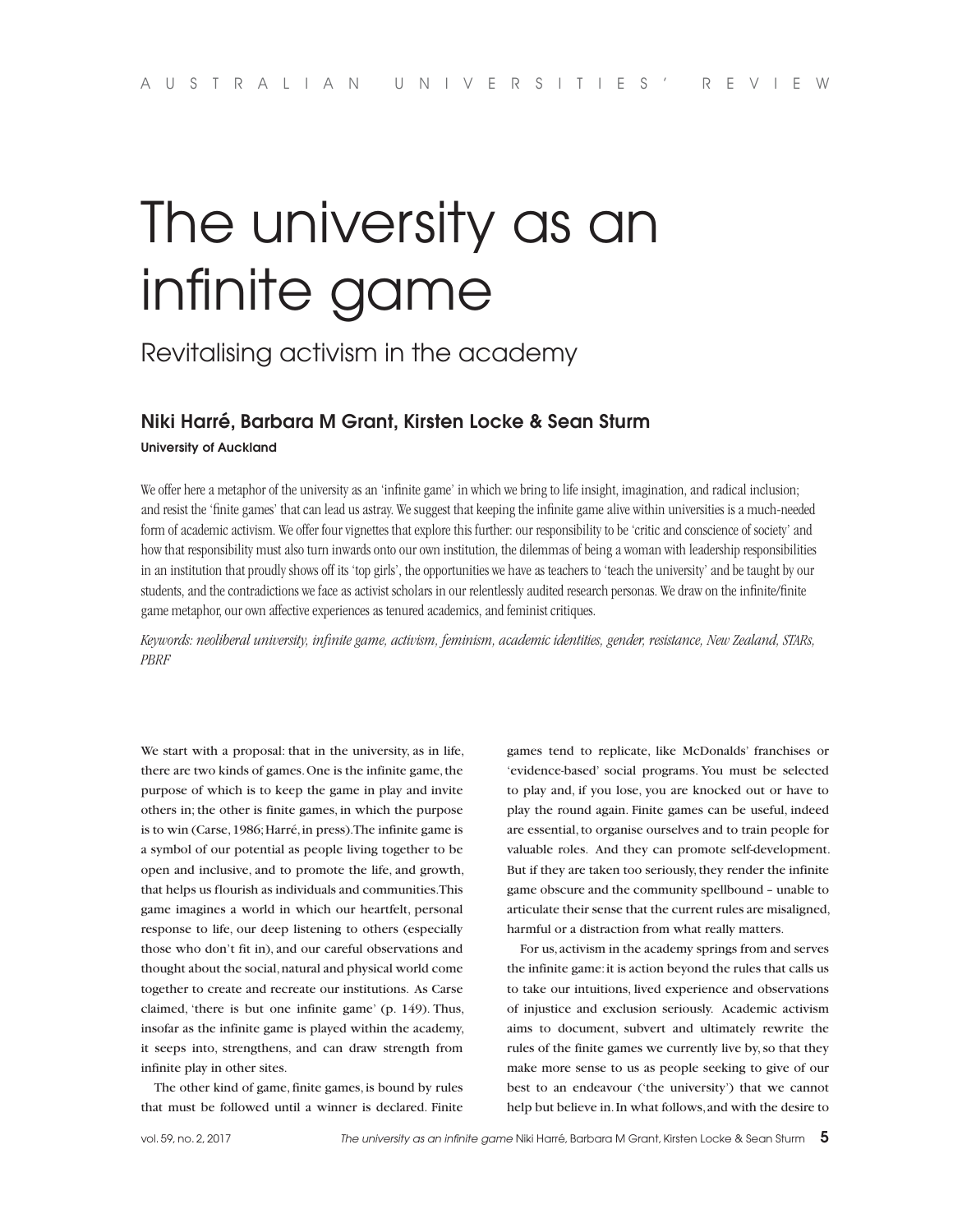provide resources for revitalising activism in the academy, we explore the possibilities and complexities of academic activism through four vignettes. Each vignette is written by one of the four authors. We are all tenured academics, and therefore write from this perspective. Each vignette takes up a defining aspect of the academic role: our responsibility to be critic and conscience of society and how that responsibility must also turn inwards onto our own institutions (Barbara); the dilemmas for infinite play of being a woman with leadership responsibilities in an institution that proudly shows off its 'top girls' (Kirsten); the opportunities we have as teachers to 'teach the university' and be taught by our students (Sean); and the contradictions we face as activist scholars in our relentlessly audited research personas (Niki). Each account draws on the infinite/finite game metaphor, as well as the 'stubborn particulars' (Cherry, 1995) of our own experiences.

As readers may notice, the first two of our vignettes in particular draw heavily on feminist critiques. In our view, feminism – with its century-long tradition of observing the exclusions and violence of academic structures and life – offers an exemplary critical position in the 'neoliberal' academy. The neoliberal academy is one in which competitive finite games that pit individuals against each other underpin university life. The university is modelled on the free market, selling the commodities of knowledge and qualifications to students and other consumers, and striving for efficiency and excellence in the rush to win its own race against peer institutions (see Giroux, 2014; Newfield, 2016; Readings, 1996; Slaughter & Leslie, 1997).

The feminist position has been – and continues to be – a response to how the burden of the often-invisible precarious (Adsit *et al.*, 2016; Gill, 2010) and emotional labour (Ogbonna & Harris, 2004) of the neoliberal academy is borne disproportionally by women, both academic and professional. Critics of the neoliberal academy – such as us – often adopt a critical 'positionality' (Rose, 1997) sympathetic to that burden: the feminist critique resonates with the 'minor' or 'cramped' position of activists in the academy (Colebrook, 2015, after Deleuze & Guattari, 1986). More recent feminist commentaries – drawing on the work of new materialism (see, for example, Haraway 1997; Barad, 2007; Bennett, 2010; Braidotti, 2013) – offer new critical insights into the politics of the affective body (Grosz, 1994; Ahmed, 2014) that works and suffers in the academy. Feminist critiques, then, both echo and inform the infinite game metaphor, asking us to take account of that which sits outside the dominant finite games of the university: the body, the academic worker whose voice

is not welcomed, the relations between us. We now offer our vignettes, after which we present some concluding thoughts on activism within the academy.

#### **Critic and conscience of the university: Some game dispositions**

In Aotearoa/New Zealand (NZ), universities are required to be 'critic and conscience of society'. The injunction entered the legal definition of a university in 1990, with an amendment to the recently passed 1989 Education Act. The then left-wing Fourth Labour Government had been challenged in the courts and on the campuses over the terms of its 1989 Act, many of which were seen to encroach on the autonomy of universities. Ironically, this was a government bursting with university-educated liberals. Few, however, were economically savvy and, soon after coming to power, they found themselves in the divisive grip of 'Rogernomics' fever with its deranged commitment to the supremacy of the market. Rogernomics, named after the then Minister of Finance Roger Douglas who drove the core changes (Kelsey, 1995), led to the destruction of the prevailing social democratic consensus in favour of neoliberalism's brutally swift advent, and institutions of higher learning were not spared.

Perhaps the left-leaning authors of the Act suffered a moment of remorse, their consciences frissoned by thoughts of how history might judge them? Whatever the reason, less than a year after the Act's passing, Labour produced an Amendment, which laid out several clauses with respect to matters of autonomy for post-compulsory education institutions: namely a clause guaranteeing academic freedom to all such institutions and another requiring universities alone to 'accept a role as critic and conscience of society' (1989 Education Act, §162[4]). The function contrasts with the more general grounds of academic freedom in that it specifies an active – and critical – role for the university, and its member academics, towards society as a whole.

The critic and conscience function may be unique to NZ legislation, but it's analogous with the widely recognised – and often esteemed – role of public intellectual. This position can be occupied by academics and non-academics alike: public intellectuals speak up on matters vital to past, present and future public goods – to, in words attributed to Stuart Hall, 'contest the growing inhumanity of the world' (Roman, 2015, p. 186). We might observe that the role of public intellectual seems more crucial than ever in our rapidly emerging post-truth era. We might also observe that the role does not have an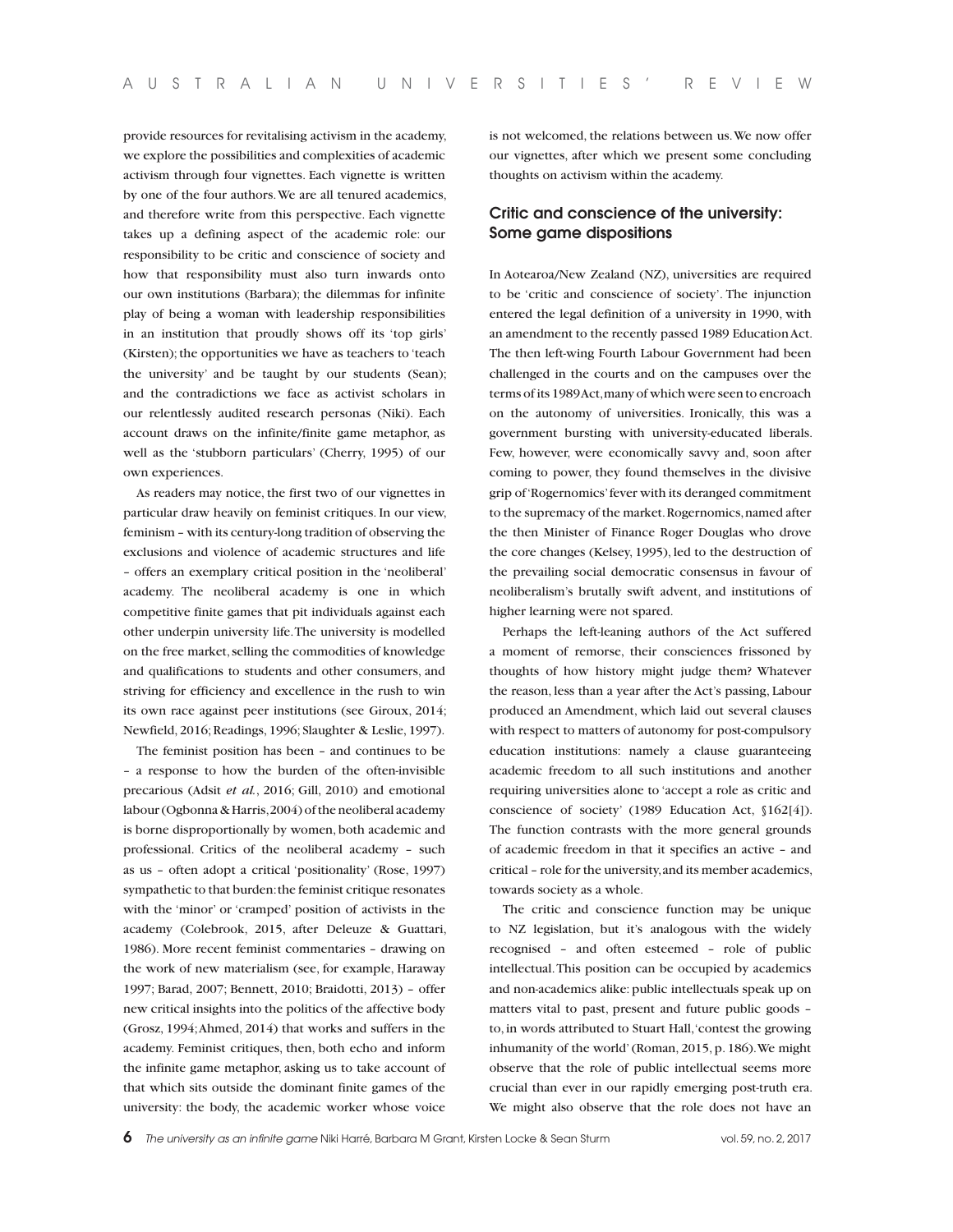obviously immediate application to the site that employs the intellectual. Indeed, the very label 'public' suggests critical attention – or speaking truth to power – towards the wider society, the 'real world,' rather than towards the rarified and privileged 'private' of the ivory tower.

In contrast, and in keeping with the unbounded nature of the infinite game in which all play feeds into all other play, the responsibility to be critic and conscience must be taken up inside the university as well as outside. Critical thought is fundamental to who we are as academics: 'In its essence,' says Edward Saïd, 'the intellectual life … is about the freedom to be critical' (1991, p. 11). While we have strenuously fought to protect a degree of apartness between our universities and their wider society, these 'great civil institutions … that act as a bulwark between the individual and the state' (Nixon, 2016, p. 170) are also

in and of our societies. The issue of growing inhumanity is at work inside them too, in the committee rooms and the reward structures, in the internal news bulletins peppering our email in-boxes, in our daily work with colleagues and students

– like a slow 'tide of change we [can] not quite see' (Petersen & Davies, 2010, p. 99).

Writing of the complex and conflicted place of women in the contemporary academy, feminist philosophers Isabelle Stengers, Vinciane Despret and others (2014) remind us that we academics are 'non-innocent' players in the university. We are not victims but, surely, we are compromised. The university in which we work, of which we may be critical, is also our employer. Many of us are paid well (compared to the average wage at least); we do work that we profess to love; we reap reward and esteem that gratifies us and others. And, divisively, that precious work is more often now done by many under conditions that are increasingly precarious (Gill, 2010).

And yet, these compromising conditions must not shut us up. As critics and consciences, we are invited – obliged even – to do activism on ourselves. We must call out the finite plays that pull us apart from ourselves and each other and, as Stengers and colleagues offer, become the 'woman who makes a fuss,' who doesn't 'accept, at least not completely, the place that has been made for [her] and the silence that goes with it' (2014, p. 152). The socially unacceptable act of making a fuss, of being a 'damned nuisance' (ibid.), contrasts sharply with that of being the good girl, with playing the finite game of 'career'

(as Kirsten will discuss). Indeed, the career game earns a damning indictment from the writing of an early feminist critic of the academy:

Earn your living soberly, not a penny more than necessary, [Virginia Woolf] had written, or else you will be trapped in this process that fabricates prostitutes defined by the competition for prestige, honours, and the devouring quest for a power that is always derisory, never sufficient. (Stengers *et al.*, 2014, p. 150)

As Woolf argued, the compromises entailed in 'having a career' risk leaving the creeping inhumanity of our institutions unfought.

But what does it look like to be an activist who makes a fuss in those committee rooms, or in response to the incessantly bragging internal news bulletins, or in our daily work with colleagues and students? It can mean flying in

**... in keeping with the unbounded nature of the infinite game in which all play feeds into all other play, the responsibility to be critic and conscience must be taken up inside the university as well as outside.**

the face of carefully crafted 'progressive' policies and procedures: it often looks ungrateful and unpretty. And petty. It's hard to explain because you are thinking and talking from a different place – you sound a bit crazy. In considering the example

of the proliferating forms of academic management speak that produce 'unanalysable nonsense,' Marilyn Strathern points out that 'part of the problem is how to complain, how to criticise good practice [her example of such speak] and still appear moral, credible, and public spirited, and thus offer a critique that is edifying' (2006, p. 199). Women who make a fuss are unedifying: making a fuss makes everyone uncomfortable.

Given our likely reluctances toward actually being a damned nuisance, I have proposals toward the necessary game dispositions. These proposals arise from considering my own struggles as a relatively senior academic who is new and somewhat marginal in a (not unusually) troubled faculty of education and who finds herself constantly faced by seemingly small ethical dilemmas produced within that slow tide of change. In being a 'woman who makes a fuss' (even if you're a man), you will need courage – not just to think critically (after all, as Dan Barney points out [2010], that's what we are paid to do) but to make a fuss. You will need, somehow, to embrace struggle, at least some of the time. But also, seek to eschew antagonism and, instead, to foster compassion for our mutually frail humanity. More, express gratitude, hold out hope, be quick to find humour, cultivate indifference to convention and a willingness for insubordination. And, above all, seek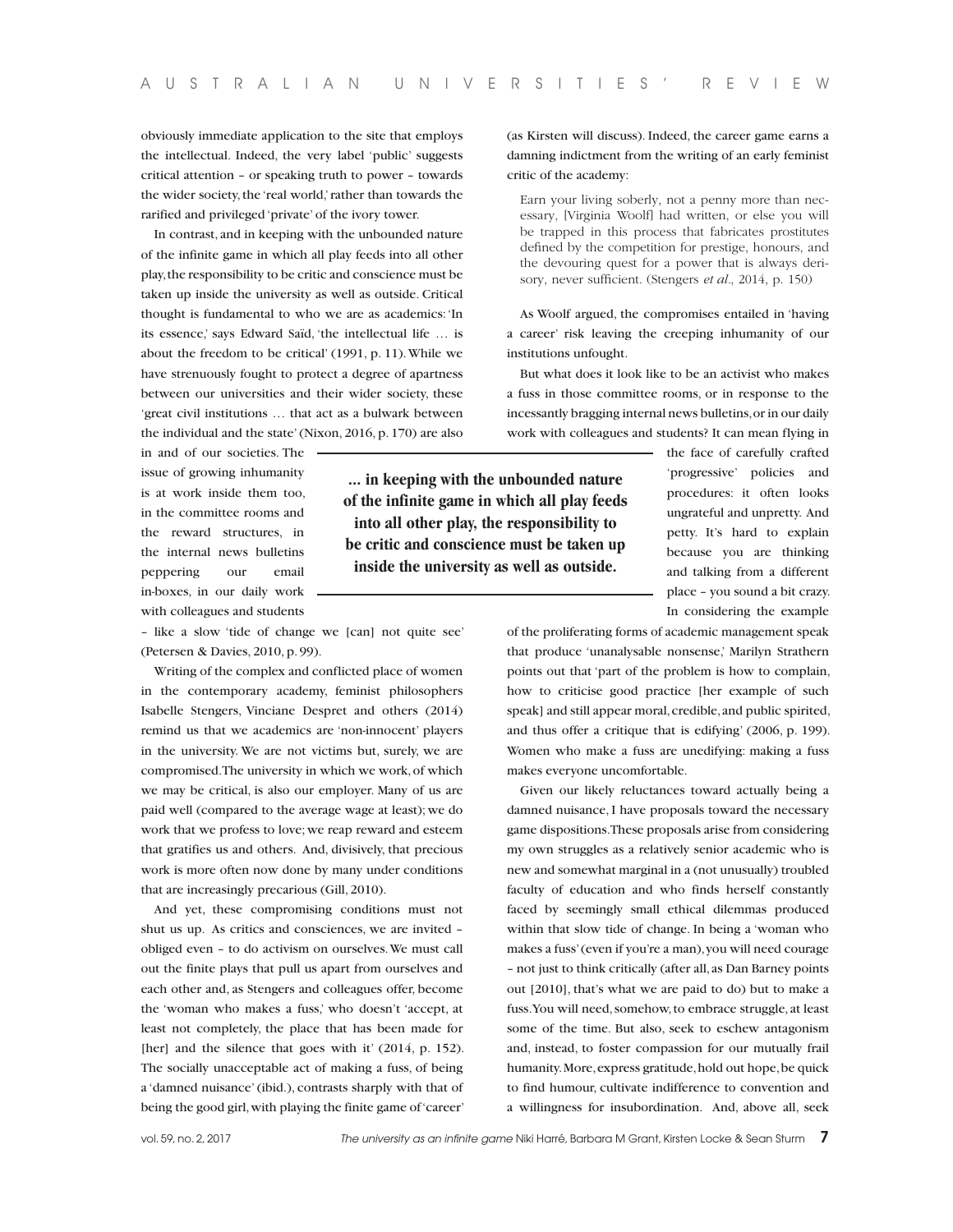solidarity: find 'alternative ways of working together, being together, and thinking together' (Nixon, 2016, p. 169), although this in turn requires daily refusals in order to give oneself over to the nourishing and necessary fulfilments of the 'time of friendship' (p. 170). In other words, you will need to recognise the university's finite games – such as 'the career' – for what they are, devices that can and must be played with, in an effort to bring alive the infinite spaces that lie between.

#### **'Top Girls' in the game: Resisting our role as 'subjects of capacity'**

Feelings matter in the university (Beard, Clegg, & Smith, 2007; Grant & Elizabeth, 2015). These feelings can be overwhelming, and they can have a direct impact on the ability of all 'players' to resist, as Barbara has suggested, finite games such as career progression. These finite games often serve to distract us from all that initially attracted us to the academy as a place of radical possibility. I write this piece as a relatively new academic, a woman perceived as a 'top girl,' who has found herself in a senior service role in my faculty and who is caught in a daily struggle with her emotions. Right now, I am in a state of high anxiety. I have not organised the courses I will be teaching this semester, which upsets me because I feel I have already let my students down, and I haven't even met them yet. I have a meeting to chair this afternoon. I have prepared for it meticulously, and yet I feel utterly unprepared– there is always another challenge, conflict, or colleague's pressing concern around the corner. And there is always the judgement, doled out liberally in certain contexts, that the hard work has just not been done. I have already had two meetings scheduled this morning in a time I blocked out for writing. I feel that I am failing as an academic: I find myself struggling to keep up with the minutiae of the finite games into which I am thrown, while knowing well that I should actually be devoting myself to the more noble 'games' of inspired teaching and research. I do not write this for sympathy or as a call for help. I will walk out my office door, present myself to the world, and likely even enjoy it. But, at the same time, I feel like a pawn waiting to be moved to another precarious position. I feel like I am physically bearing the weight of expectation and failure on my incessantly emotionally and intellectually labouring body, and in this game I cannot control, at any given moment I could be pitted against:

a. Colleagues.

b. Invisible or visible forces that dictate my conditions of existence in academia.

- c. The invisible or visible agendas of the university, individuals, or both.
- d. Looming deadlines from the university or me (in the form of papers that demand attention), or both.
- e. All of the above.

One of my research interests is gendered academic 'career' trajectories. I have interviewed 30 senior academic women over the past three years (see Locke, 2015; 2016; 2017; Locke & Wright 2017), many of whom echoed my feelings of psychological precarity, inadequacy, failure, anxiety and doubt. Many of them spoke of being underestimated or ignored by colleagues, and subject to the casual prejudices of those in power, as they struggled to establish themselves in overwhelmingly patriarchal working environments. They articulated a strong desire to 'rise above' this adversity, to strive to prove they were credible academics. Yet it feels like I am experiencing something quite different to these women. I am not underestimated when it comes to my academic labour. Strangely, I feel overestimated. I am expected always to say yes to a request for my emotional, physical or intellectual labour. Want to apply for an external grant? What?! Want to, you say? I have to. It has already been gently explained to me that this is a weak point in my CV (and, as Niki points out later, this judgement of my 'research' carries great institutional and emotional weight). Want to be part of this 'extremely' important initiative? Of course. The 'request' is rhetorical. Edit this, say that, do this? Yes, no problem. It may be late though? Ok, I'll try my hardest. So, I am bombarded by 'offers' to participate in finite games. And what is more, when I fail in these games (the grant application is unsuccessful; the initiative never gets off the ground), my work vanishes. In the university of finite play, failure is failure. 'It's only the endings that matter in the neoliberal university,' as Linda Henderson, Eileen Hoonan and Sarah Loch (2016) point out in their discussion of the 'academicwritingmachine'. And so, I find myself running to play games, each of which seems essential at the time, and many of which I end up losing. I can feel my body tensing, accelerating and slumping in an endless cycle of tension, anxiety and stress. The spring in my step that I had imagined would accompany becoming a tenured academic is heavy and elusive.

So what is going on? Yes, some women are now noticed rather than ignored, but the result is the same: to 'get ahead,' we are inculcated into constant and perpetual self-improvement in the service of the institution's finite games. We, the young women of academia, are framed as 'subjects of capacity,' as Angela McRobbie (2007, p. 718) puts it. McRobbie focuses on the contemporary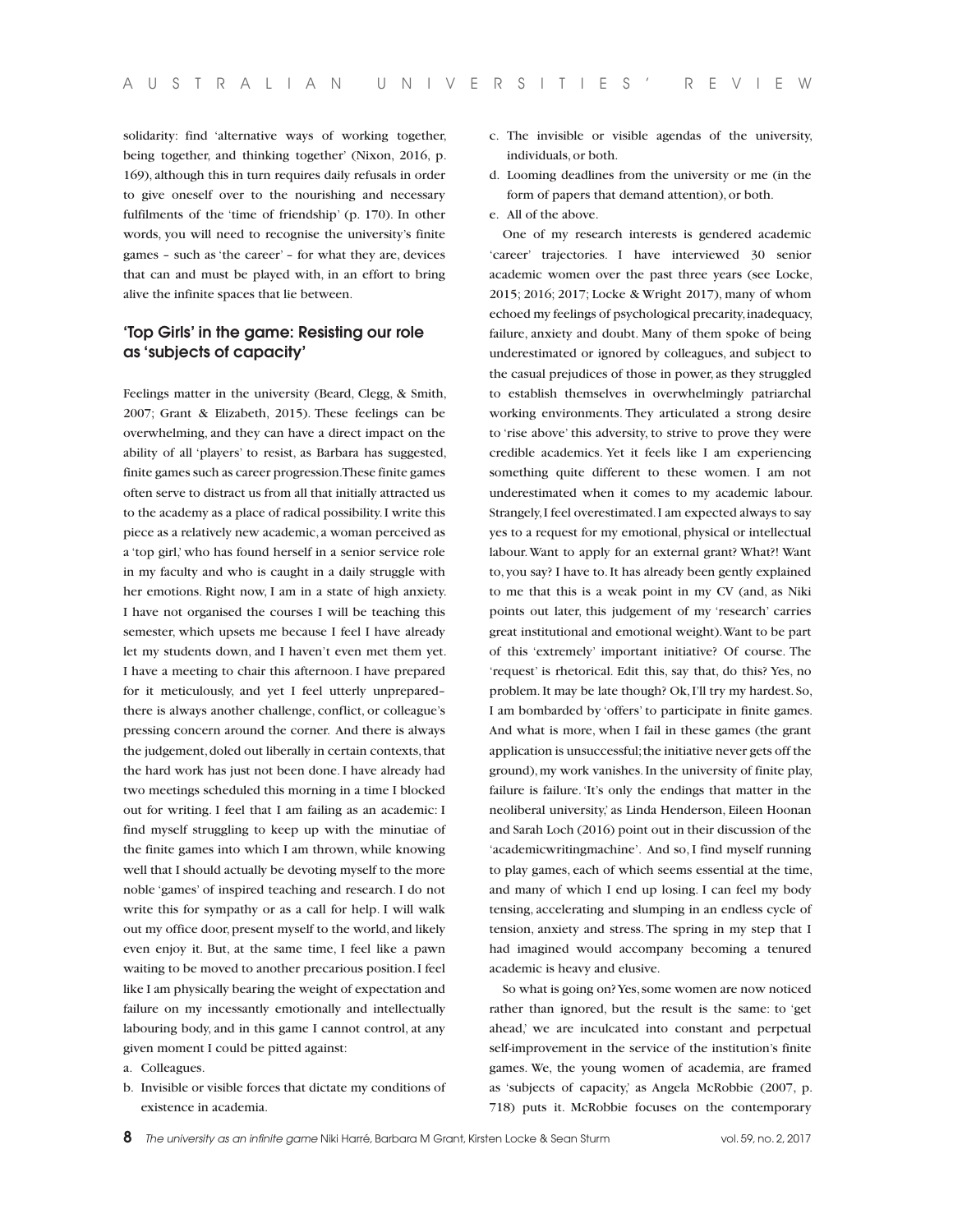post-feminist sexual contract, which positions young women as subjects of capacity par excellence in late capitalist societies. These 'top girls' provide seductive images of success in a post-feminist guise of supposed gender equality. In academia, 'top girls' are everywhere – on posters, in websites, on prize lists, in the media. Universities, keen to promote themselves as winners of the 'equity game,' produce endless glossy brochures and magazines depicting smiling young women (preferably holding a microscope, but a stethoscope will do). Yet McRobbie warns, these images of 'success' obscure the ongoing presence of hegemonic masculinities. Notably, even within a watered down 'equity game' in which numbers of women equal success, universities are not, in fact, winning, as shown by the declining number of women in senior academic positions (Locke, 2016). There may be an abundance of early career 'top girls' in universities, but somehow they get stuck there, seduced into finite games that exhaust their bodies and imagination and preclude their escape by holding them captive. As a result, their (our!) self-exploitation in the workplace only ends up strengthening gender inequalities. They (we) become an inexhaustible resource to the finite games of competition and individualism that uphold the patriarchal university.

So, what is academic activism in this light? How can young women who are positioned as 'subjects of capacity' (McRobbie, 2007) resist this positioning and be supported to do so? How can top girls be invited into, and expand, the infinite spaces between games? We can embrace the simple, but radical, act of daring to say 'no' and living with the fear that brings – that we will now lose our colleagues' approval and slip into invisibility. Also, we must voice what this positioning costs, as I am doing here, at departmental and faculty meetings, and even (imagine it!) at the award ceremonies we attend as winners. In working on this piece with self-proclaimed 'old girls,' Barbara and Niki, I also realise that we can turn to them, in the hope that they will stand with us to 'make a fuss.' As relative newcomers, we may not have the institutional knowledge or capacity for recklessness and recovery that is available to those who have seen these games play out time and time again. In a performative sense in the context of writing this piece, the 'old girls' have allowed me, the relatively younger new girl, the space and time to think through my subjective 'top girl' positioning alongside them. The relationships nurtured in this collaborative writing piece are not defined by being strategic but instead outline a deeply ethical and caring mode of academic friendship that is found in and through the collective. It reminds me to try, as I rush from one meeting to the next, to remember

why we are here: it is not to further our careers or even to 'contribute' to the university; it is, grandiose as it may sound, to keep alive that which expands our corner of the 'infinite game.'

#### **Teach the university: Nudging the university towards infinite possibilities**

The university is a place of possibilities. As an institution founded on critique (Kant, 1992; see Derrida, 2004) with, at least in NZ, a mandated role of 'critic and conscience,' it is, or should be, a place at which the rules of play are never fully fixed. I, as an academic who teaches other academics how to teach, feel this openness most readily in my teaching. That is, I feel compelled to 'teach the university' (J.J. Williams, 2008): not just to impart knowledge about it, but to also impart knowledge to it.

I teach the university through alerting students to the ways in which the social, institutional and disciplinary context in which they are studying shapes what and how they study by, in particular, embodying certain values about learning and life. The values that the neoliberal academy embodies are mostly finite. For example, its audit-driven fixation on 'efficiency' and the 'transparency' of measureable outcomes (see Strathern, 2000; Shore & Wright, 2000) narrow its view from the broad values of imagination, possibility and inclusion that characterise the infinite game to much narrower values that enable it to 'win' the finite games at hand.

A teaching-related example of these finite values in play is the 'constructive alignment' model of course design that is often an institutional requirement. Courses are designed backwards from pre-determined learning outcomes (Biggs, 1999); dominant modes of assessment and evaluation are summative (e.g. tests, essays, exams, etc.; student evaluations of teaching); the model of academic writing is point-first (J.M. Williams, 1981), which involves the writer stating their thesis (singular) at the beginning of an essay, article or chapter. When I alert students to such elements in class, I want us to problematise them, or to question what values they keep in play. I agree with Michel Foucault that problematisation denaturalises and historicises an 'event,' such that its 'polymorphism' – its selection from a matrix of possibilities – becomes apparent (Foucault, 1991, p. 77). For example, not only is the point-first model just one of many ways to write an academic essay (it isn't suited to all readers, topics or modes of argument), but also it is often taken as a model because it is easier – or more 'efficient' – for teachers to read and grade. (The same goes for the academic article and its readers and reviewers, as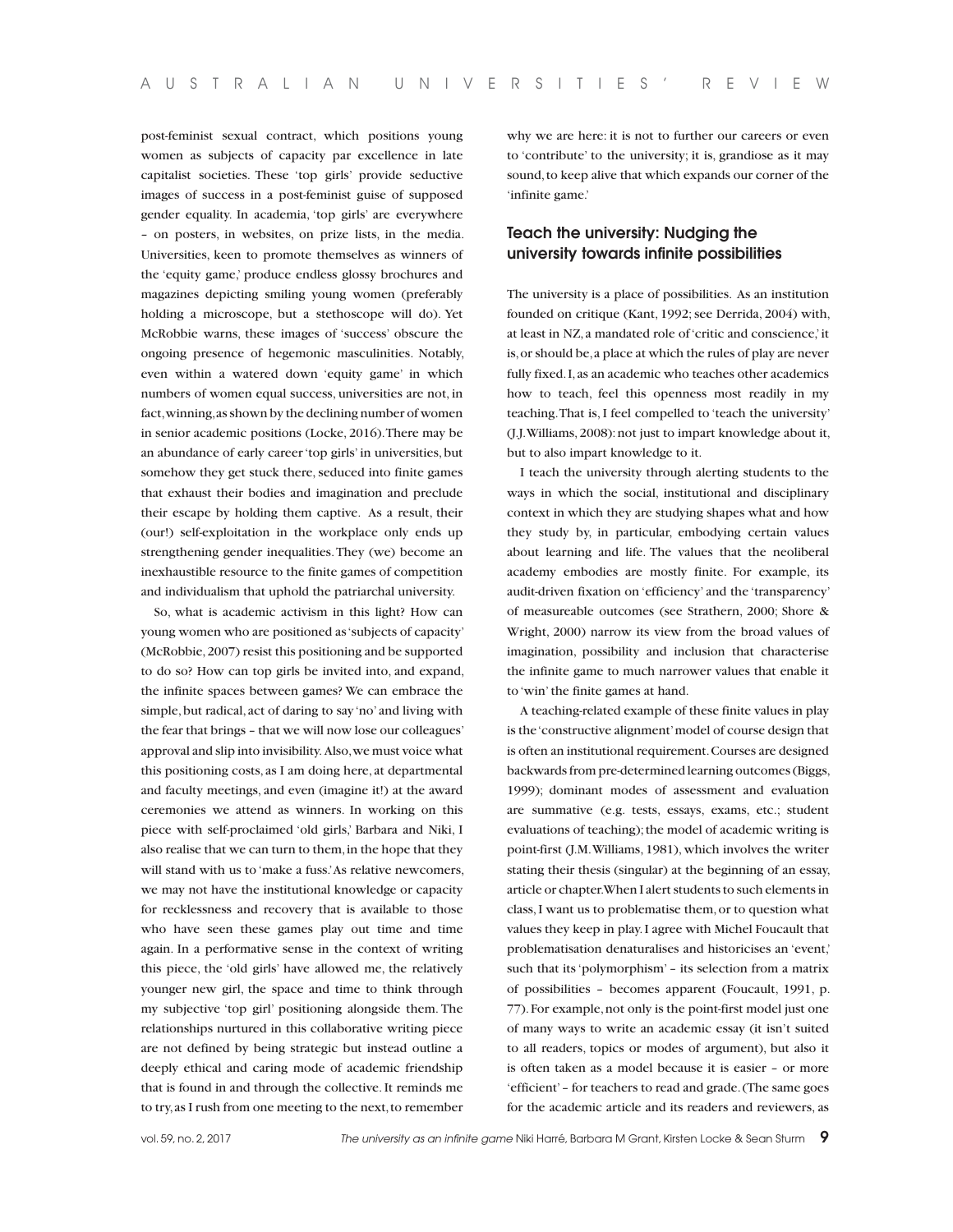Niki will touch on.) The process of eventualisation, in this case, offers the possibility for point-last or even pointless essays (see Sturm, 2012). It is thus emancipatory, a potential precursor to activism if you will, as it enables us, as Gert Biesta (2008, p. 175) puts it, 'to show – and in a sense, through experimentation and action, actually prove – that things can be different, that the way in which things are is only one, limited possibility.'

And this process need not only be cognitive, it can also be affective, in accordance with Williams' (2008, p. 37) suggestion to 'have students look at their own campuses – at the ground beneath their feet' – and to use, as he puts it, 'innovative methods, beyond the ones we are familiar with' to document that process. For example, I take my class outside the classroom to document the psychogeography of the university. In one experiment, we explore the palimpsestic nature of the historical place that is the University of Auckland campus. We look for signs of its history as a pā (a Māori fortified settlement), a barracks (Albert Barracks) and a campus (the then University of New Zealand), which speaks to the links between the military, management and education (see Hoskin, Macve & Stone, 2006; Hoskin & Macve, 1986), but also of the connection between settlement (or invasion) and education. In another experiment, we map the flow of people through the lobby of the University's iconic Business School building to understand how it embodies the learning space of the university and how our presence there to document the space alters it. In such criticalcreative experiments, students play with the value system of the university. They may then, in their own teaching, teach the university itself, that is, transform it in the name of what they value.

So I am talking here about activism as an underground current that slowly shifts the rules of the academic game. It is a turn to creativity and possibility, a taking of the university at its word: if universities are sites of critique and conscientisation, then here I am making it so 'at home.' Are you really going to stop me?

#### **Research: A perfect contradiction for the academic activist**

I have the task of going to the heart of the beast: research. Research is the most prestigious finite game played by and at universities, and it is also, in many ways, the game that most stymies academic activism. 'Excellence' is its yard-stick (Moore *et al.*, 2017), a marker that identifies winners and losers without needing to demonstrate any value beyond the ranking itself (Readings, 1996). Research

also lies at the core of our identities as academics, where it richly interweaves infinite and finite play. Here we are, as authors of this paper, producing a research output that will, with a bit of luck, further our careers (a finite move, as Barbara pointed out); while, at the same time, we are engaging in a challenging, creative act that advocates for open-mindedness and inclusion within the academy (an infinite move). The fact that we can appear to play both games at once presents us, as academic activists, with a perfect contradiction: successful activism is, in theory, entirely compatible with being an 'excellent' researcher and thus a successful academic. No, it is more than that. We actually suspect – a suspicion that serves the statusquo perfectly – that to be a successful academic activist, one must be a successful researcher.

Our suspicion is, of course, unfounded: 'research' as defined by our universities is a particular social product, a finite game with rules and boundaries that limits the vision of players (see Harré, In press). Despite the rhetoric that originality and innovation are rewarded, in practice the research game limits our vision not only by constraining what counts as research, but also by presenting research as the only real game in town, thus making 'everything else' secondary (including many of the tasks bequeathed to 'top girls,' such as Kirsten). To be good activists, we must, to use the words of Roberto Mangabeira Unger, temper our worship of, and desire to join, the 'tiny band of extraordinary people' who articulate grand visions for alternative social practices (and are thus both proclaimed winners by the status quo and admired by its critics) and instead accept, if not embrace, the 'indignities' that accompany resistance (Unger, 2004, p. 31). So what does this mean in practice? Here I will give two examples. The first concerns a possible response to the rules of the research game within our research roles, and the second concerns an insistence that our research roles are not all that matters.

In NZ, the rules of the research game were hardened in 2003 when the Performance-Based Research Fund (PBRF) was introduced. The official purpose of the PBRF is to 'ensure that excellent research in the tertiary sector is encouraged and rewarded' (Tertiary Education Commission, 2016). Every six years, each academic must produce a performance portfolio in which we declare our research outputs and accolades, in other words our wins. The most important wins, as academic readers will know, are articles in top peer-reviewed journals cited by other academics; outputs that are not peer-reviewed are not considered 'quality assured' and so count for much less. Those top wins are closely followed by research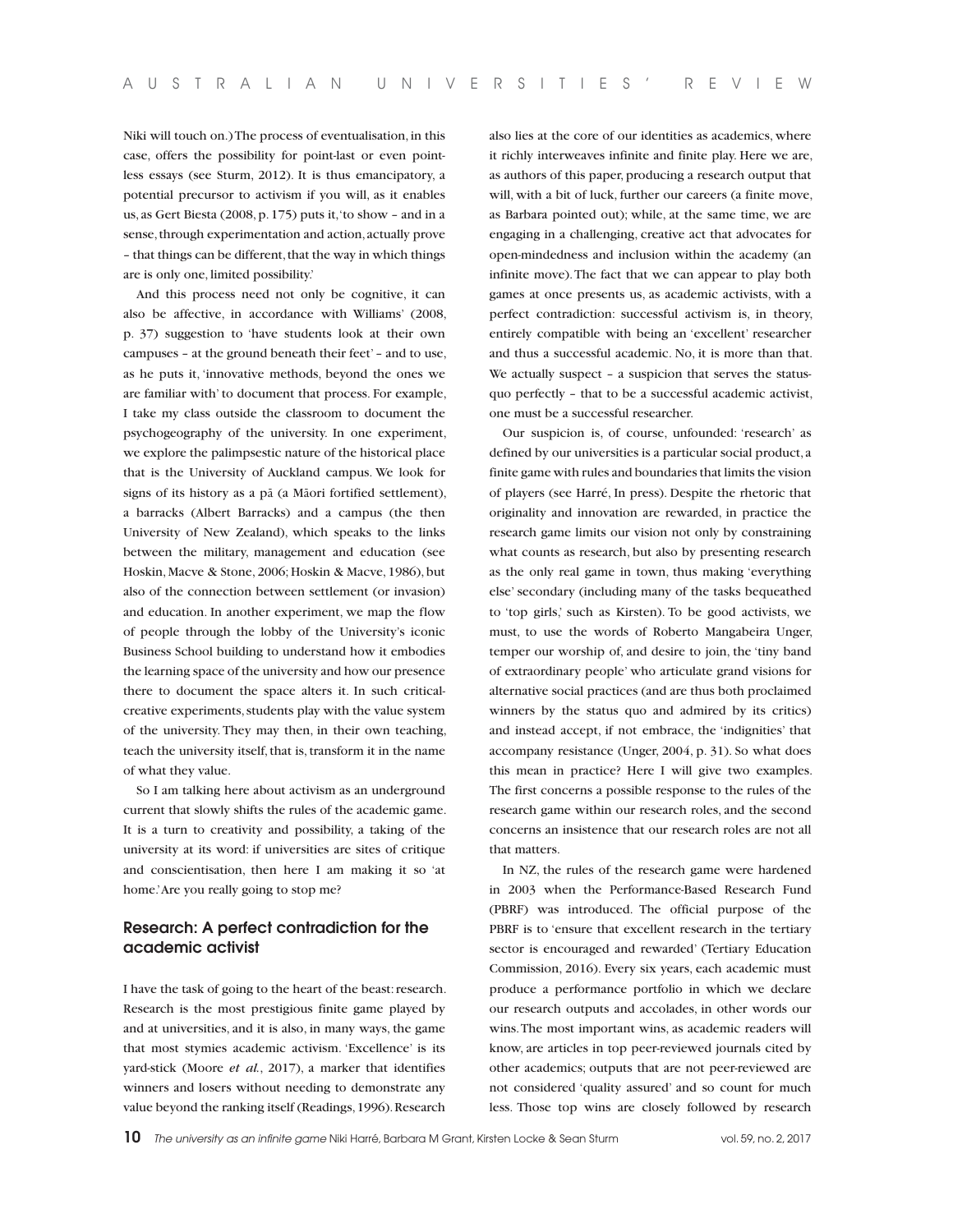grants, especially the highly competitive ones. We must also declare what portion of our key outputs is ours. For example, we may claim that the original idea for the research is 70% ours, we did 85% of the analysis and 30% of the final writing. The final result of the PBRF process is the award of an A, B, C or a R grade, the latter meaning you are not considered research active. These individual rankings are then collated at the institutional level to allocate a pre-determined pool of money.

Talk of PBRF is continually in the air at our university and being a PBRF 'A' is shorthand for being a respected researcher. As Barbara Grant and Vivienne Elizabeth's (2014) study of 15 academic women discovered, PBRF engenders highly individualised and isolating emotions such as pride and shame. Following on from this, as they also point out, there is a notable absence of collective resistance (or activism) in relation to the PBRF. This lack of resistance makes sense if we, as potential activists, continue to harbour the belief that if we were any 'good' (as academic activists) we too would be an A. (And, by extension, if we are an A, we are rightfully superior to people with lower grades!) I do not have room here for a detailed critique of why a PBRF A is not equivalent to worthwhile research, let alone research that challenges the status quo, but one starting point is its core assumption that 'quality' can not only be best assessed by academic peers, but only assessed by academic peers.

So, for NZ academics, a possible response to the research rules (i.e. PBRF) within our research roles might include doing research that is not 'quality assured.' For example, I, a relative 'old girl,' who has become increasingly frustrated with research on social issues that seems to make very little social contribution, wrote a book that was published through my department, and so not 'quality assured.' It was based on empirical research in psychology, aimed at social justice and environmental advocates, and has resulted in well over 100 invited talks and many more conversations with people (in numerous sectors) working for social change (Harré, 2011). It is by far my most important research contribution to date, but it will do little to boost my PBRF grade in the next round. This is an indignity, and if my grade is lower than I hope, I will feel that indignity to my core, like a lead weight nestled inside. I will, however, hold the resulting shame and doubt close, private; because as a 'senior academic' I should be at the top of my (their) game. But, I also look on that book as a move motivated by infinite values as I understand them, and do not, ever, regret the time and energy it has taken. When I am in the spaces my book has opened up – spaces filled with people in the real world

who are looking for ways to create positive change, I feel light, engaged, responsive, free, and as if I am playing a game in which I belong.

Insisting that our research roles are not all that matters is the second play that can help us be activists despite the research game's sticky hold. 'Making a fuss' as Barbara has described, even as it carries the double whammy of drawing us away from research and positioning us as churlish and ungrateful of supposedly 'progressive' moves within the institution, and teaching to the university as Sean has discussed are two obvious examples. We can also help our students recognise the games being played in society at large and invite them to resist and reconfigure these, participate in networks for change within the academy, take community engagement seriously, and refuse to let 'top girls' carry so much more than their share of the institutional work. These moves are the life force that gives our scholarly critiques meaning and carries them through the system. To speak truth to power, through papers such as this, and then put almost all our energy into that which will make us powerful is an incoherent and unpersuasive play.

Finally, while I agree with Sean there are indeed possibilities in taking the university at its word and treating it as a space open to critique and possibility, I find it useful, when I am thrown by yet another decision that preserves the status quo, to remind myself that universities are still patriarchal, competitive and highly individualistic institutions, in which those with the greatest capacity to turn away from the collective are those who win most rapidly and most consistently. Yes, some academic activists will be amongst the winners of the research game, but they are a little like the woman who gets through to the top of the hierarchy: a distraction for the rest of us. We must speak and act out against the worship of research, even as we ourselves long to be research stars.

#### **Talking of STARs (Slow, Tiny, Acts of Resistance): Some concluding considerations**

In our vignettes, we have offered prompts about what it means to be an activist in the university in the early 21st century. We have proposed that activism can be seen as playing 'the infinite game' and keeping alive its values of inclusion, imagination and possibility. This vision of activism includes resisting or subverting the 'finite games' of the university that do not serve these values. We have explored our varied academic positions as critic and conscience, 'top girls,' teachers, and researchers. In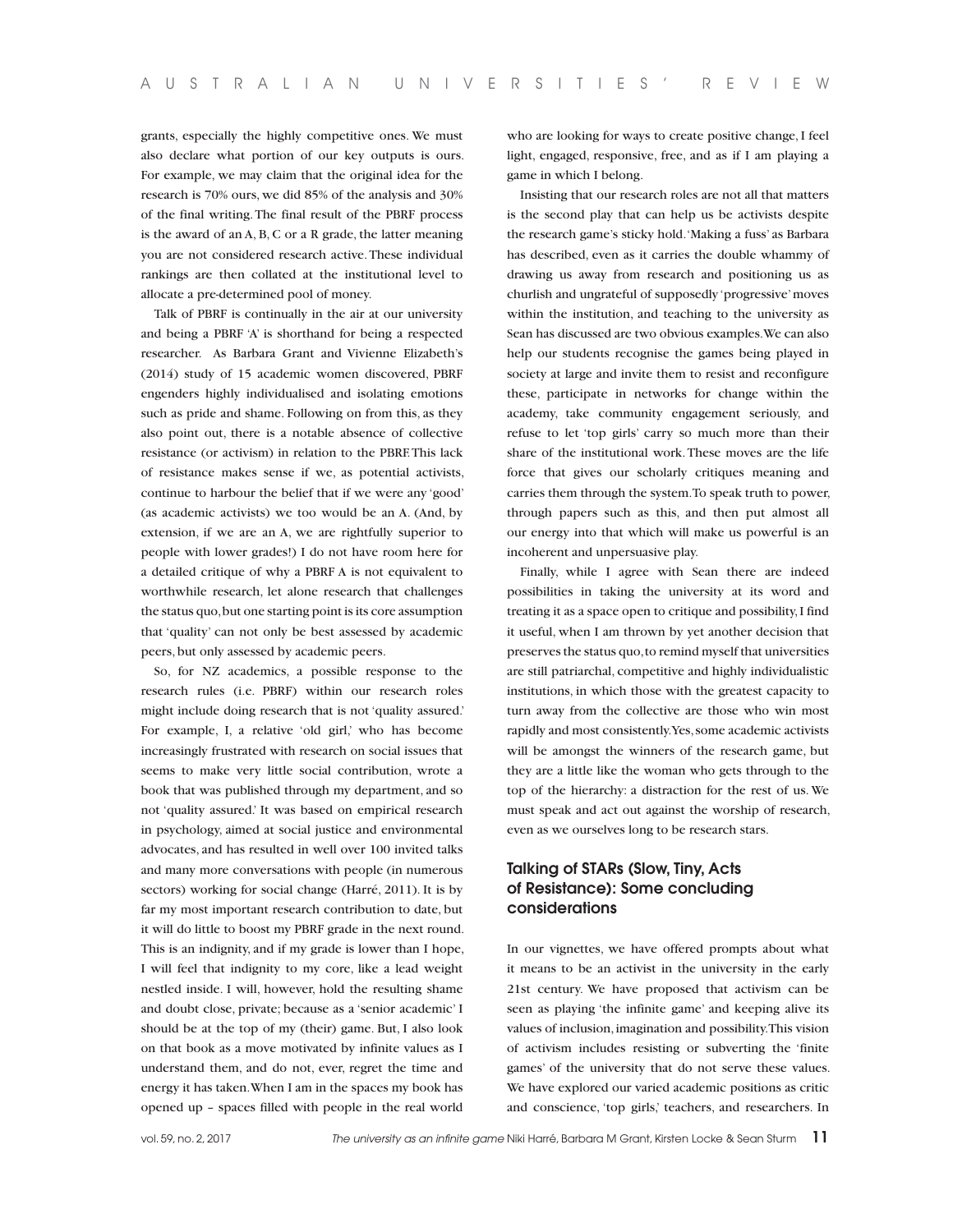writing this paper, we hope to contribute to revitalising activist thought and conversation – and action – inside the university. More, the activism that we invite you to take up is one rooted in what you feel is needed to be done or is true. We need to remember that activists inside the university must play the long game: there has never been a time when universities did not need critics within, and there can never be. We need to imagine and find room for small creative acts of activist subversion alongside those larger, more public and emphatic but more difficult to arrange, acts of defiance (Boden & Epstein, 2011). Both kinds have the possibility to transform the business-asusual of the university. But because it is a long game – as long as an academic life, perhaps – staying hopeful and willing, staying active, requires some tactics.

We have already outlined possible tactics, but to finish we wish to draw attention to one that we feel speaks to all of us as want-to-be infinite players: the wilful deployment of – rather than the becoming of – STARs (Slow Tiny Acts of Resistance). STARs, born from a collective reading of the work of Alison Mountz and colleagues (2015), are creative, sustainable and, ideally, fun. In their slowness and smallness, they work against the grain of the fast and flashy neoliberal university and with that of an overflowing academic life. STARs may include putting provocative notes on university property, refusing to be 'collegial' when it means passing a problem elsewhere, or raising issues for discussion at staff meetings and being satisfied with 'losing' if it at least means the status-quo is seen for a moment.

STARs embody the university at its best, as if it was not the sorry thing it has become under the sign of neoliberalism, as if it was truly the university we love and believe in. So, towards that end, let's generate and enact slow, tiny acts of resistance in the company of others whom we enjoy and whose thinking and conduct can teach us. Their companionship will comfort and sustain us. The four of us meet regularly at our university's staff club to drink wine, eat chips, and talk about who we are, what we are doing, and what we might do. We air our grievances, and share the ideas we have for projects that usually come to nothing. We coo with admiration and laugh with delight when someone tells a brave story of making a fuss. When one of us is tired, disappointed or inarticulate with rage, we pat her or him on the arm and agree that their response is entirely reasonable.

This is not to suggest the presence – or necessity – of some kind of utopian relationship in which we all agree with each other about what is wrong and what needs to be done. (Throughout the writing of this paper, we

wrangled without resolution over what is and is not activism.) Our vision of the university accords with Bill Readings' (1996) 'community of dissensus' – in which, as we think together about how to keep the infinite game in play, about what it means to be activist in our universities in this time, we struggle in a welcoming way over the inevitable differences in our views.

**Niki Harré is on the academic staff in the School of Psychology at the University of Auckland, she is fascinated by what inspires and maintains social and environmental activism.**

**Barbara Grant is an Associate Professor in the Faculty of Education at the University of Auckland where she researches and writes (and, as often as possible, teaches and supervises) in the field of critical university studies.**

**Kirsten Locke is Senior Lecturer in the School of Critical Studies in Education at the University of Auckland with an interest in the role education plays in issues of democracy and equality.** 

**Sean Sturm serves as Deputy Director of the Centre for Learning and Research in Higher Education at the University of Auckland, and researches the university as a place of possibilities.**

*Contact: n.harre@auckland.ac.nz*

#### **References**

Adsit, J., Doe, S., Allison, M., Maggio, P., & Maisto, M. (2016). Affective activism: Answering institutional productions of precarity in the corporate university. *Feminist Formations, 27*(3), 21–48.

Ahmed, S. (2014). *Cultural politics of emotion* (2nd ed.). Edinburgh: Edinburgh University Press.

Barad, K. (2007). *Quantum physics and the entanglement of matter and meaning.* Durham, NC: Duke University Press.

Barney, D. (2010). Miserable priests and ordinary cowards: On being a professor. *Topia: Canadian Journal of Cultural Studies, 23–24,* 381–387.

Beard, C., Clegg, S., & Smith, K. (2007). Acknowledging the affective in higher education. *British Educational Research Journal, 33*(2), 235–252.

Bennett, J. (2010). *Vibrant matter: A political ecology of things.* Durham, NC: Duke University Press.

Biesta, G. (2008). Toward a new 'logic' of emancipation: Foucault and Rancière. In R. D. Glass (Ed.), *Philosophy of Education 2008* (pp. 169–177). Urbana-Champaign, IL: Philosophy of Education Society.

Biggs, J. (1999). *Teaching for quality learning at university: What the student does.* Buckingham: Society for Research into Higher Education & Open University Press.

Boden, R., & Epstein, D. (2011). A flat earth society? Imagining academic freedom. *The Sociological Review, 59*(3), 476–495.